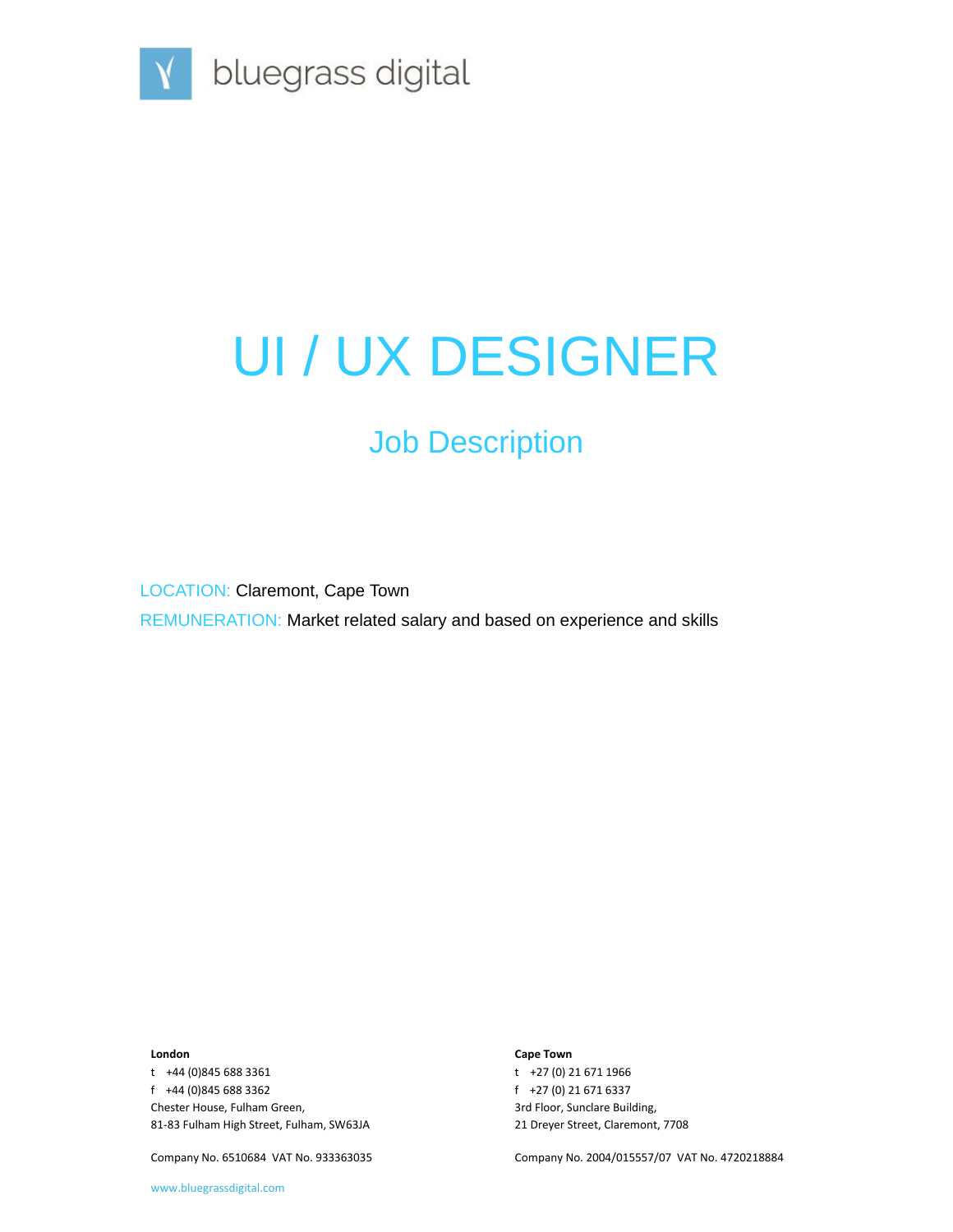## **OVERVIEW**

Bluegrass Digital is a leading digital production agency, working with both South African and International client accounts. We are looking for a dynamic and resourceful UI / UX DESIGNER to join our team and to define the creative direction and design for our clients Mobile Apps and Website projects, whilst pushing the creative boundaries of functional UX design approaches. You will also understand business marketing and sales strategies when creating design, so that the creative process talks to the client's business and project objectives. Advantageous will be graphic design skills, and the ability to create compelling logos, and corporate identity branding assets.

You will work closely with the our UX Solution Strategist team and Operations Director, who will oversee your work to ensure the quality and fulfilment of Bluegrass Digital's products and services. You will analyse client project requirements; design solutions that match these requirements; and make appropriate recommendations that will positively impact ROI for client projects.

It is essential that you understand 'The Internet of Things' including technologies and terminologies, as well as the workflow of a typical digital design project. You will have experience in working with various design tools *(most important Sketch, Adobe XD and Invision)* to speedily output high fidelity designs for our clients.

### KEY REQUIREMENTS & SKILLS

- A degree and/or design related qualification
- **EXEDENT ASSESS** Passionate about new design trends, concepts and designing for digital, web and mobile
- **Experience interacting with clients and able to unpack client project requirements and** business problems
- **Experience with the following design tools is essential: Sketch; Adobe CC Suite** *(Figma is***)** *advantageous)*
- **Experience working with the following prototyping tools is essential: Adobe XD and** Invision App
- Ability to write code (HTML / CSS) is advantageous. but not essential
- Experience designing for Mobile App development *(iOS & Android)* and understanding all design implications for the various types of screen sizes and orientations.
- Experience with and/or understanding of the importance of Design Systems i.e. Google Material Design.
- Experience creating and designing corporate branding, logos and CI guidelines